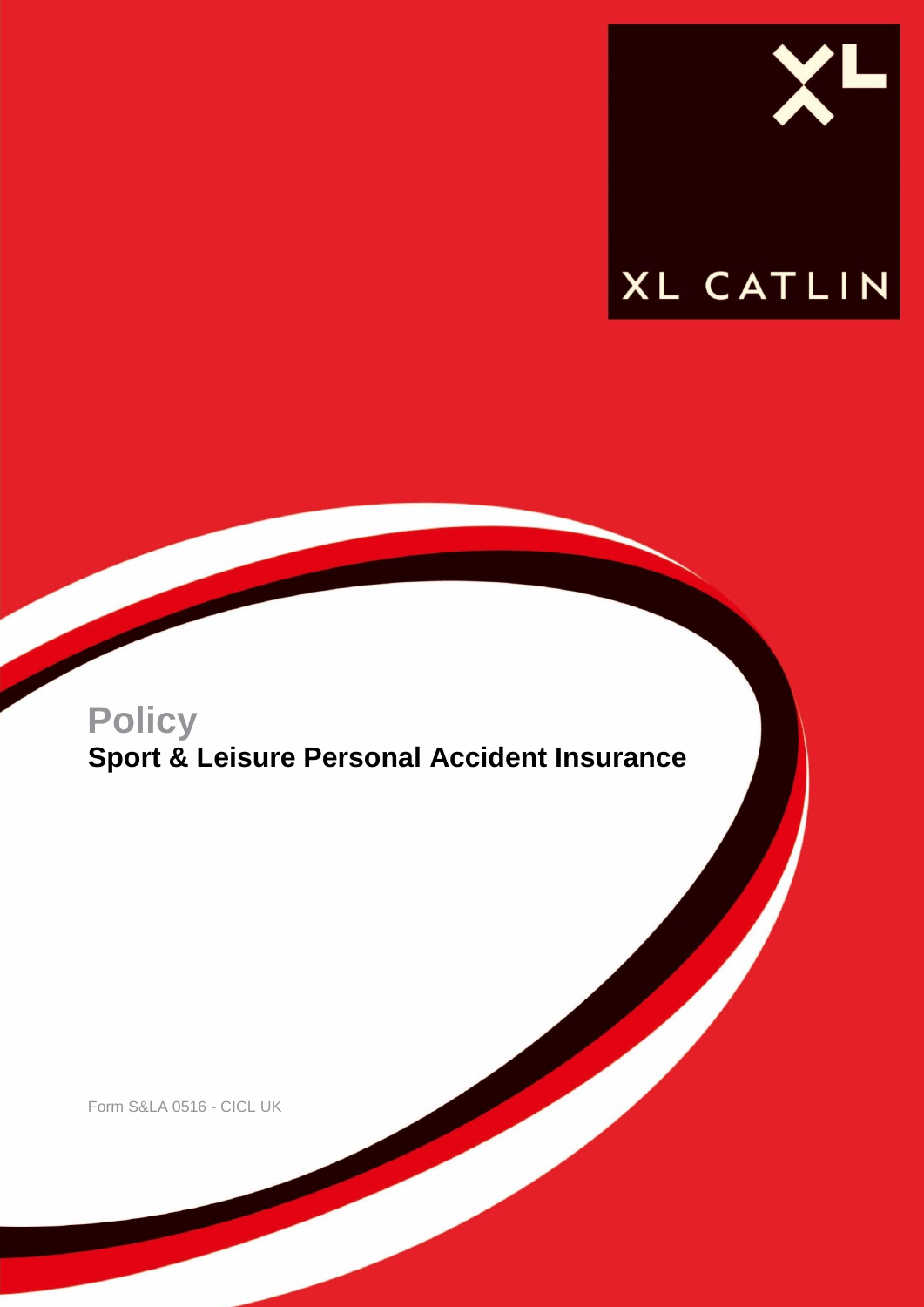## **Policy Table of Contents**

| <b>Section</b> |                             | Page         |
|----------------|-----------------------------|--------------|
| 1              | <b>Introduction</b>         | $\mathbf{2}$ |
| 2              | <b>Policy Definitions</b>   | 3            |
| 3              | <b>Insuring Agreement</b>   | 6            |
| 4              | <b>Benefit Conditions</b>   | 7            |
| 5              | <b>Policy Exclusions</b>    | 8            |
| 6              | <b>Policy Conditons</b>     | 9            |
|                | <b>Complaints Procedure</b> | 13           |

This policy is underwritten by Catlin Insurance Company (UK) Ltd.

Registered office: 20 Gracechurch Street, London, EC3V 0BG United Kingdom Registered in England No. 5328622 Catlin Insurance Company (UK) Ltd. is authorised by the Prudential Regulation Authority and regulated by the Financial Conduct Authority and the Prudential Regulation Authority (Firm Reference No. 423308)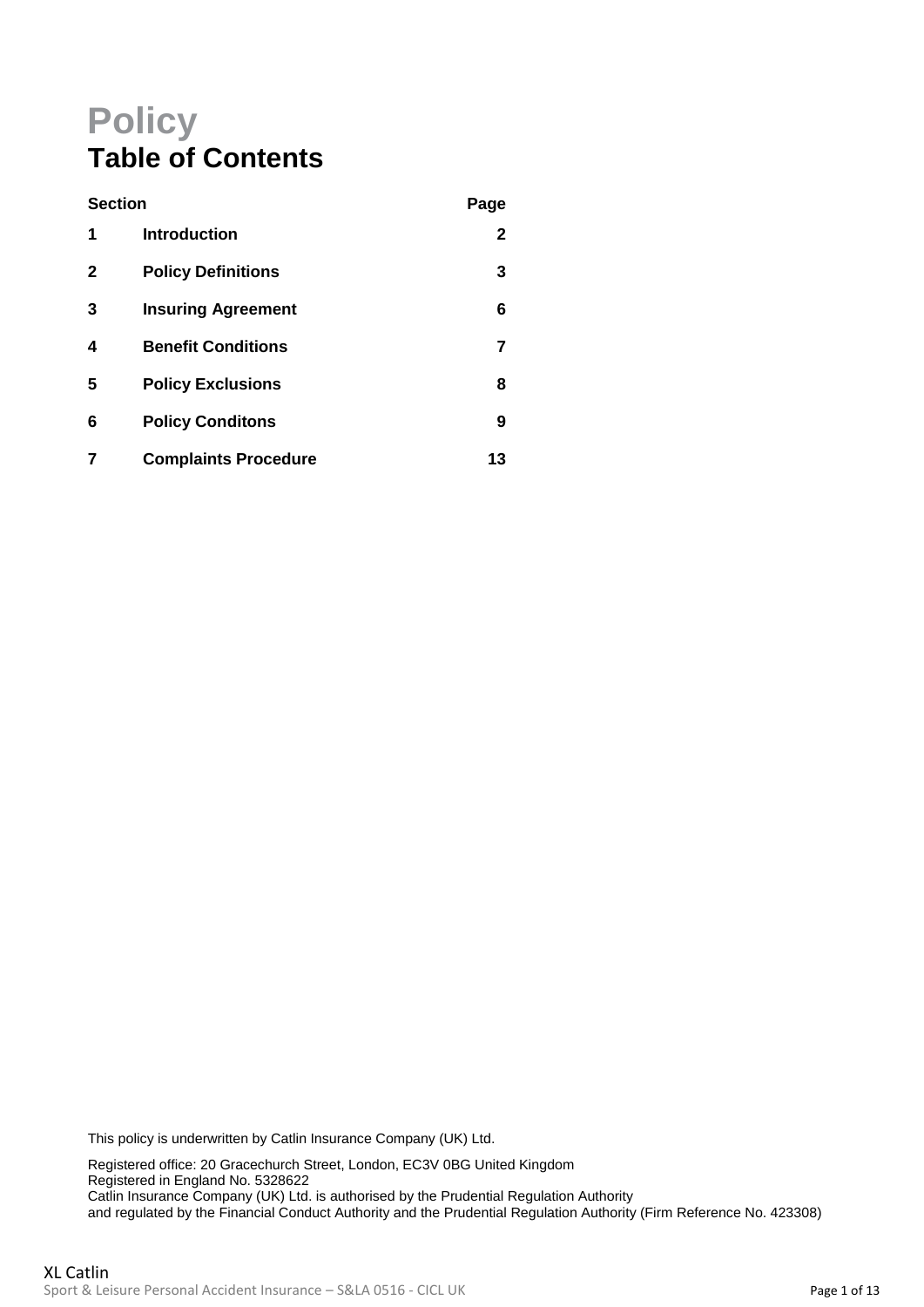### <span id="page-2-0"></span>**1 Introduction**

The terms and conditions of this insurance are set out in this policy booklet and any **Endorsement(s)**, which should be read as one document.

Please read the terms and conditions carefully (including the Policy Conditions section below) and make sure that this insurance meets **Your** needs. If any corrections or alterations are necessary or if there is anything **You** do not understand, please contact **Your** broker through whom this insurance was arranged.

This insurance is not valid unless it has been initialled by an authorised employee of the **Insurer**.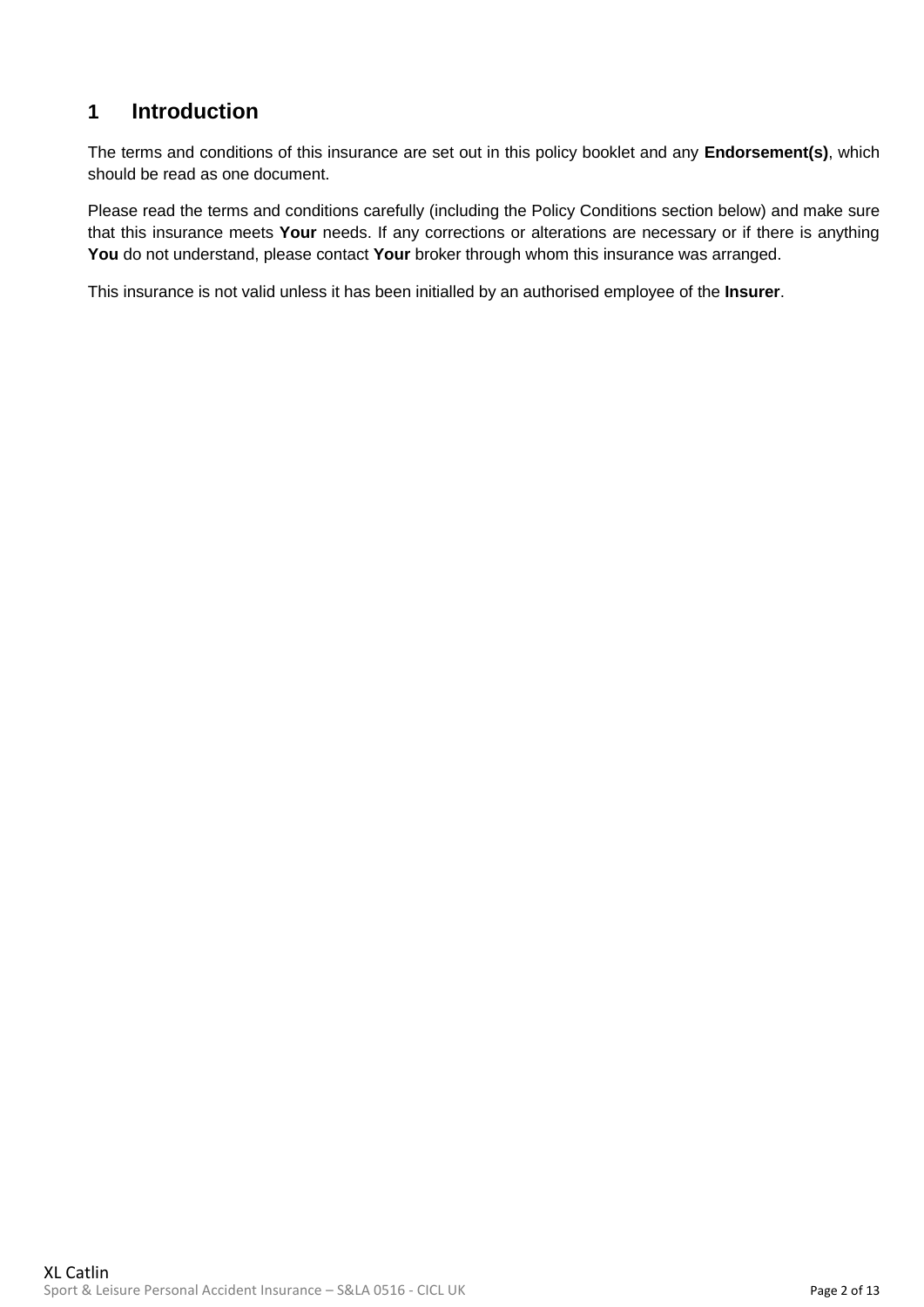## <span id="page-3-0"></span>**2 Policy Definitions**

In this policy, certain words or phrases appear in **bold** and are specially defined. The special definitions used are as follows:

- 2.1 **Accident** shall mean a sudden, unexpected, unusual, specific event which occurs at an identifiable time and place.
- 2.2 **Act of Terrorism** shall mean an act, including the use of force or violence and/or threat thereof, of any person or group(s) of persons, whether acting alone or on behalf of or in connection with any organisation(s) or government(s), committed for political, religious, ideological or similar purposes or reasons including the intention to influence any government and/or to put the public, or any section of the public, in fear.
- 2.3 **Benefit** shall mean the financial benefits set out in the Benefits Schedule of this insurance.
- 2.4 **Bodily Injury** shall mean identifiable physical injury which is diagnosed by a **Medical Practitioner** and which occurs, independently of any **Illness**.
- 2.5 **Business** shall mean the activities directly connected with the Business of the **Insured** stated in the Schedule.
- 2.6 **Claim Time Limit** shall mean the period of time the **Insured Person** has to make a claim under this insurance following an **Accident** which unless otherwise stated in the Schedule is twelve (12) months.
- 2.7 **Death** shall mean death and shall include disappearance, provided that the Insured Person is not found within twelve (12) months of disappearing and all evidence shows that it is more likely than not that the **Insured Person** has died.
- 2.8 **Endorsement(s)** shall mean a change in the terms and conditions of this insurance which could extend or restrict cover.
- 2.9 **Event** shall mean a sudden, unforeseen and identifiable occurrence which takes place in its entirety at a defined time and place. All **Events** or series of **Events** consequent upon, or attributable to, one source or original cause shall be regarded as a single **Event** for the purpose of this insurance.
- 2.10 **Event Aggregate Limit** shall mean the maximum amount as stated in the Schedule for which the **Insurer** will be liable in respect of all claims under this insurance for **Bodily Injury** arising out of any one **Event** regardless of the number of **Insured Persons** involved.
- 2.11 **Geographical Limits** shall mean the territories stated in the Schedule.
- 2.12 **Hospital** shall mean any institution which has permanent 24-hour facilities for the medical and surgical diagnosis and treatment of in-patients by **Medical Practitioners** and fully qualified nursing staff and is not an institution whose primary purpose is the provision of facilities for persons who are mentally ill, mentally handicapped, aged over seventy (70), or addicted to drugs.
- 2.13 **Illness** shall mean any illness, sickness or disease.
- 2.14 **Insured Person(s)** shall mean:
	- a. where the **Insured** is an individual, the **Insured**; or
	- b. where the **Insured** is a partnership, corporation or organisation, all registered members of the **Insured**;

provided that the **Insured** or registered member in respect of whom a claim is made is under eighty (80) years of age.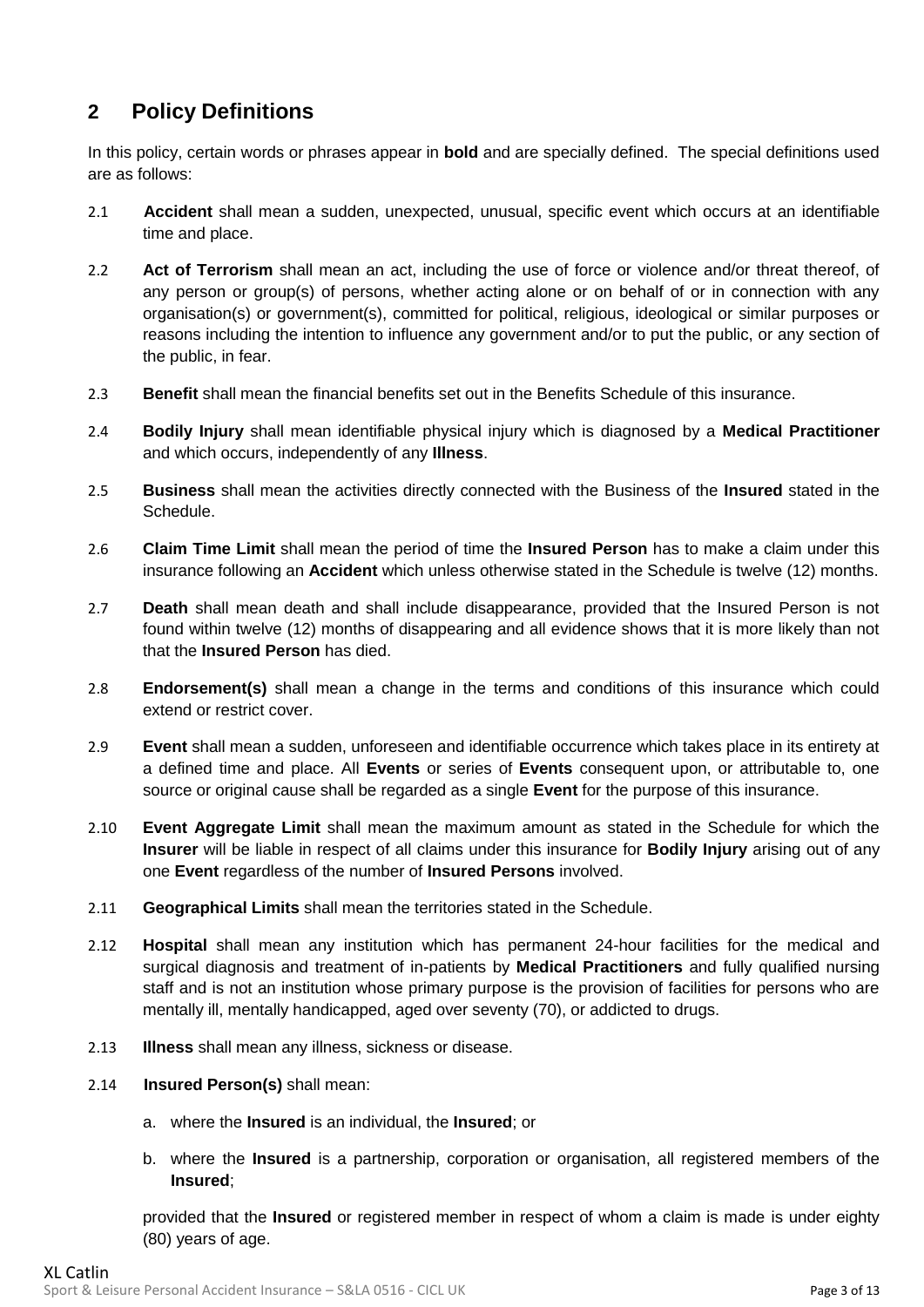- 2.15 **Loss of Hearing** shall mean shall mean total and irreversible loss of hearing.
- 2.16 **Loss of Limb** shall mean:
	- a. in the case of a leg, loss by physical severance at or above the ankle, or permanent total loss of use of a complete leg or foot;
	- b. in the case of an arm, loss by physical severance of the entire four fingers through or above the metacarpophalangeal joints, or permanent total loss of use of a complete arm or hand.
- 2.17 **Loss of Sight** shall mean permanent and total loss of sight which will be considered as having occurred:
	- a. in both eyes if the **Insured Person's** name is added to the Register of Blind Persons on the authority of a fully qualified ophthalmic specialist;
	- b. in one eye if the degree of sight remaining after correction is 6/60 or less on the Snellen Scale (meaning seeing at six (6) feet what the **Insured Person** should see at sixty (60) feet).
- 2.18 **Loss of Speech** shall mean total and irreversible loss of speech.
- 2.19 **Medical Expenses** shall mean expenses incurred by the **Insured Person** at the recommendation of a **Medical Practitioner** for medical, hospital, surgical, manipulative, massage, physiotherapeutic, X-ray or nursing treatment, including the cost of medical supplies and ambulance hire.
- 2.20 **Medical Practitioner** means an individual who is qualified to perform or prescribe surgical or manipulative treatment and has the necessary knowledge and expertise to render a diagnosis. A Medical Practitioner must be licensed by the country in which he or she is practicing, cannot be a relative of the **Insured Person** and, in respect of any diagnosis of the **Insured Person**, must be acting within the scope of his or her license.
- 2.21 **Operative Time** shall mean any time that the **Insured Person** is, in connection with the **Business**:
	- a. actively engaged in a training session or competitive game (excluding the preparation of playing surfaces and equipment);
	- b. actively engaged in an activity which forms part of the **Insured Person**'s official duties;
	- c. travelling directly to or from a training session or competitive game or official engagement; or
	- d. engaged in any social activity organised by the Insured in connection with the **Business**.
- 2.22 **Period of Insurance** shall mean the period of time specified in the Schedule.
- 2.23 **Permanent Partial Disablement** shall mean where coverage is stated in the Schedule to be on the Standard Scale, **Loss of Sight**, **Loss of Limb**, **Loss of Hearing** or **Loss of Speech** diagnosed by a **Medical Practitioner**.
- 2.24 **Permanent Total Disablement** shall mean:
	- a. where cover is stated in the Benefits Schedule to be on an **Any Occupation** basis, disablement of an **Insured Person** which in the opinion of a **Medical Practitioner** will in all probability render the **Insured Person** unable to carry out any occupation for the remainder of his or her life, or in the case of an **Insured Person** in full time education, unable to continue in full time education.
	- b. where cover is stated in the Benefits Schedule to be on an **Own Occupation** basis, disablement of an **Insured Person** who is gainfully employed which in the opinion of a **Medical Practitioner**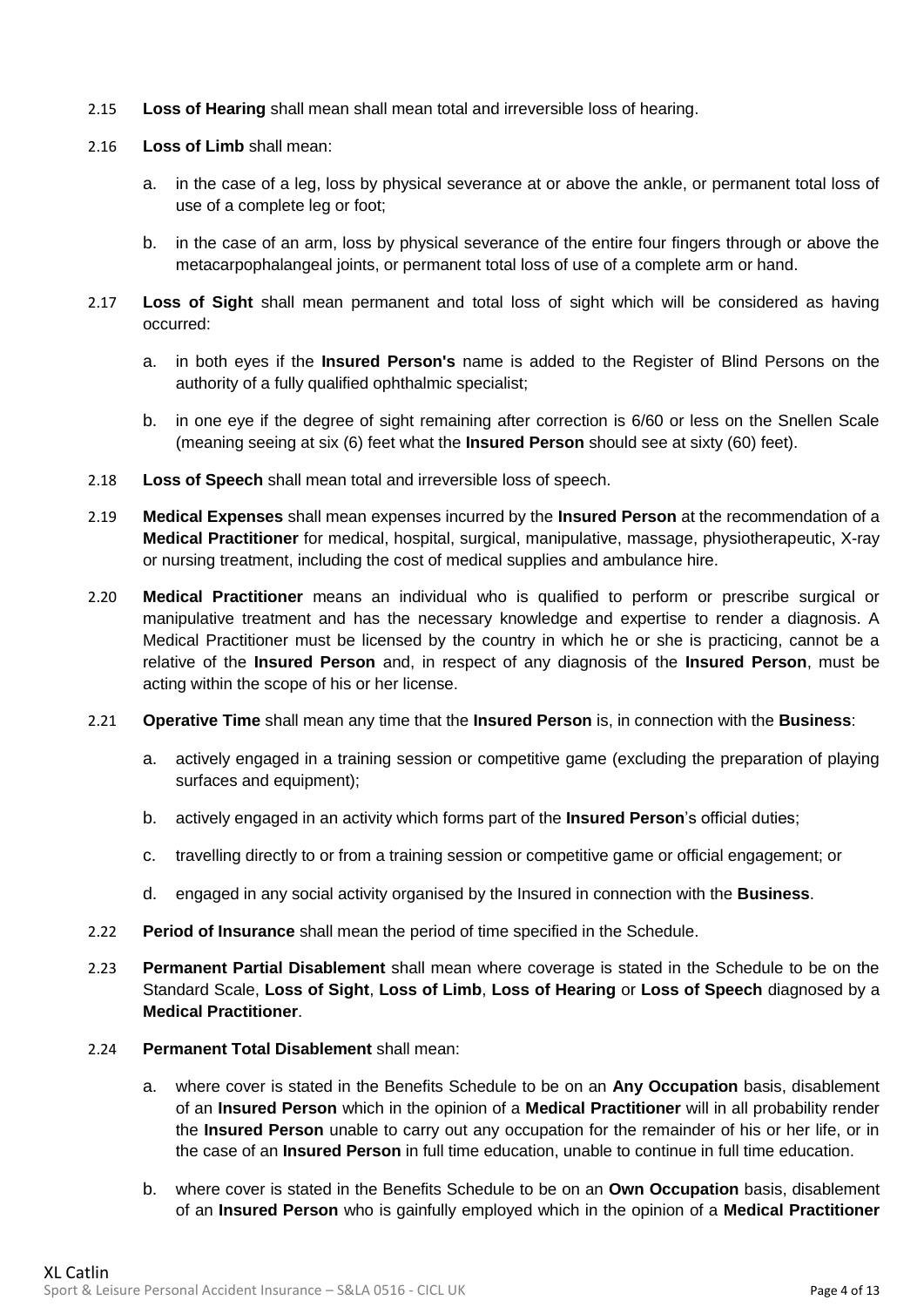will in all probability render the **Insured Person** unable to carry out his or her usual occupation for the remainder of his or her life.

- c. where cover is stated in the Benefits Schedule to be on an **Own or Suited Occupation** basis, disablement of an **Insured Person** who is gainfully employed which in the opinion of a **Medical Practitioner** will in all probability render the **Insured Person** unable to carry out any occupation suited to his or her training and experience for the remainder of his or her life.
- 2.25 **Temporary Partial Disablement** shall mean partial disablement of an **Insured Person** who is gainfully employed and above sixteen (16) years of age which in the opinion of a **Medical Practitioner** prevents the **Insured Person** from carrying out his or her usual occupation to an acceptable level.
- 2.26 **Temporary Total Disablement** shall mean disablement of an **Insured Person** who is gainfully employed and above sixteen (16) years of age which in the opinion of a **Medical Practitioner** entirely prevents the **Insured Person** from carrying out his or her usual occupation.
- 2.27 **Travel Accumulation Limit** shall mean the maximum amount as stated in the Schedule for which the **Insurer** will be liable under this insurance in respect of all **Insured Persons** travelling in the same coach, aircraft, watercraft or other vehicle.
- 2.28 **Waiting Period** shall mean the period of time stated in the Schedule before which no **Benefit** for **Temporary Partial Disablement** or **Temporary Total Disablement** will be paid.
- 2.29 **We /Us / Our / Insurer** shall mean Catlin Insurance Company (UK) Ltd.
- 2.30 **You / Your / Insured** shall mean the person or persons, partnership, corporation or organisation named in the Schedule.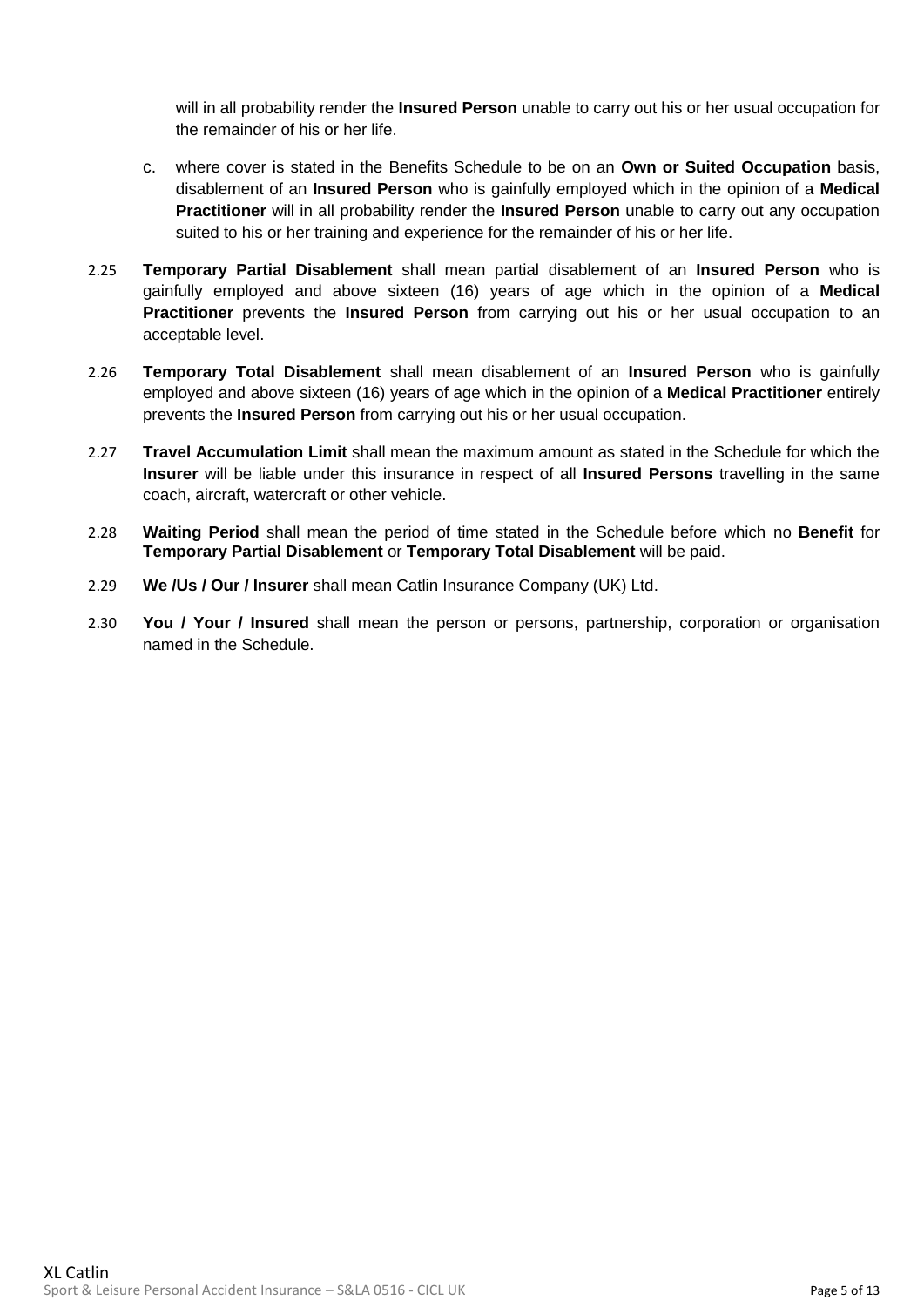## <span id="page-6-0"></span>**3 Insuring Agreement**

#### 3.1 **Coverage**

In consideration of payment of the premium by the **Insured**, and subject to all the terms and conditions of this insurance, the **Insurer** will pay the applicable **Benefit** to an **Insured Person** who suffers **Bodily Injury** caused by an **Accident** during the **Period of Insurance** at the **Operative Time** and within the **Geographical Limits** which results in:

a. **Death**, **Permanent Total Disablement**, **Permanent Partial Disablement, Temporary Partial Disablement** or **Temporary Total Disablement** of the **Insured Person**; and/or

#### b. the **Insured Person** incurring **Medical Expenses**.

The amount of the **Benefit** available for each of **Death**, **Permanent Total Disablement**, **Permanent Partial Disablement**, **Temporary Partial Disablement**, **Temporary Total Disablement** and **Medical Expenses** is set out in the Benefits Schedule. The **Benefits** are selectable individually by the **Insured**. Please check the Schedule to see which **Benefits** are covered under this insurance.

#### 3.2 **Extensions**

Subject to all the terms and conditions of this insurance, coverage is extended to include:

#### a. **Dental Expenses**

Reimbursement of expenses incurred by an **Insured Person** in respect of dental treatment required by a **Medical Practitioner** as a result of **Bodily Injury** caused by an **Accident** during the **Period of Insurance** while the **Insured Person** is actively engaged in a competitive game in connection with the **Business** and within the **Geographical Limits**. The most the **Insurer** will pay to any one **Insured Person** in respect of this extension is £500. The **Insurer** shall not be liable for (i) the first £50 of any treatment, which shall be payable by the **Insured Person**, or (ii) loss of or damage to dentures, bridges, crowns, braces or similar dental equipment.

#### b. **Hospital Daily Benefit**

Reimbursement of expenses incurred by an **Insured Person** while admitted as an in-patient at a **Hospital** for treatment required by a **Medical Practitioner** as a result of **Bodily Injury** caused by an **Accident** during the **Period of Insurance** while the **Insured Person** is actively engaged in a competitive game in connection with the **Business** and within the **Geographical Limits**. The most the **Insurer** will pay to any one **Insured Person** in respect of this extension is £25 per full 24-hour period up to a maximum of twenty five (25) 24-hour periods. The **Insurer** shall not be liable to pay any amount for the first forty eight (48) hours of admission.

#### c. **Physiotherapy**

Up to a maximum of three (3) Physiotherapy sessions undertaken following **Bodily Injury** occurring during the **Operative Time** and in respect of rehabilitation programme following muscular strains only. The most the **Insurer** will pay to any one **Insured Person** in respect of this extension is £35 per session.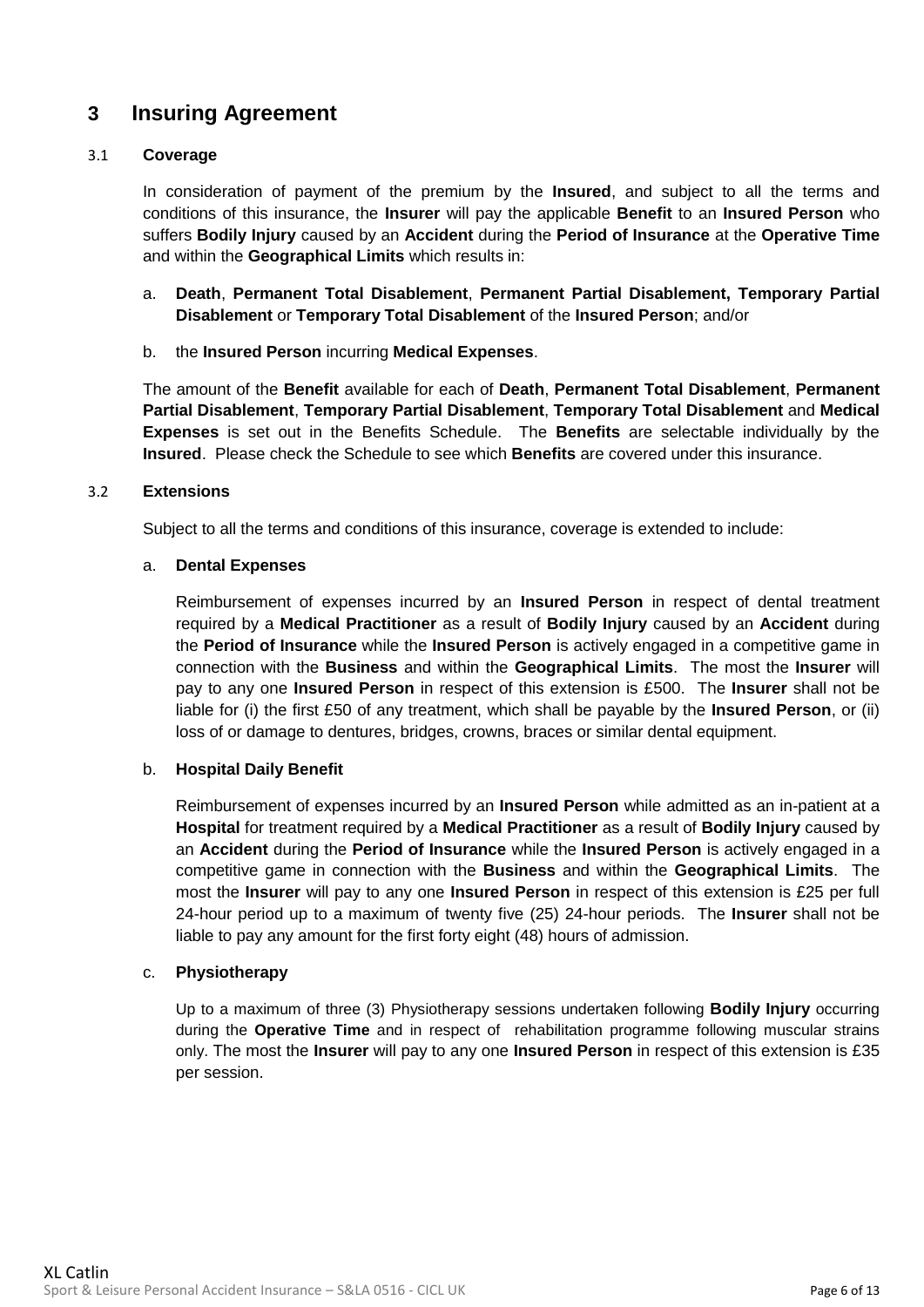### <span id="page-7-0"></span>**4 Benefit Conditions**

- 4.1 To be eligible for payment, the **Insured Person** must make a claim for a covered **Benefit** within the **Claim Time Limit**. Any subsequent claims by that **Insured Person** for further covered **Benefits** arising out of the same **Accident** will be deemed to have been made within the **Claim Time Limit**.
- 4.2 Where an **Insured Person** claims for more than one **Benefit** arising out of the same **Accident**, the **Insurer** shall not pay more in total than the amount of the single most valuable **Benefit**.
- 4.3 The **Insurer** shall not pay more than the Capital Sum stated in the Benefit Schedule For **Permanent Partial Disablement** arising out of any one **Accident** regardless of the number of conditions diagnosed in the **Insured Person**.
- 4.4 The **Benefit** for **Temporary Partial Disablement** or **Temporary Total Disablement** shall be payable per week after expiry of the **Waiting Period** and for the Maximum Duration stated in the Benefits Schedule whether or not the weekly payments are consecutive, but shall never exceed the net weekly earnings of the **Insured Person** regardless of the amounts stated in the Benefits Schedule.
- 4.5 The **Benefit** for **Medical Expenses** shall be limited to reimbursement of the **Medical Expenses** actually incurred by the **Insured Person** in the twelve (12) months following the **Accident**, up to the amount specified in the Benefits Schedule but not including the Excess stated in the Benefits Schedule which shall be payable by the **Insured Person**.
- 4.6 The **Insured Person** shall as often as required submit to medical examination by a **Medical Practitioner** at the **Insurer's** expense in connection with any claim. This includes any autopsy. If the **Insured Person's Medical Practitioner** and the **Insurer's Medical Practitioner** are not able to agree on a diagnosis, they shall name an independent **Medical Practitioner** to provide a written opinion on the matter at the **Insurer's** expense.
- 4.7 The **Insurer** shall be under no obligation to pay any claim under this insurance unless the **Insured Person** complies with the medical advice of his or her **Medical Practitioner**, including advice in relation to the taking of medication and participation in any rehabilitation programme.
- 4.8 Where the **Insured Person** has disappeared and the **Death Benefit** is payable, the person or persons to whom the **Benefit** is paid shall sign an undertaking to refund it to the **Insurer** if the **Insured Person** is found to be alive.
- 4.9 If the **Event Aggregate Limit** is exceeded, the liability of the **Insurer** in respect of each **Insured Person** claiming in respect of the relevant **Event** shall be proportionately reduced until the total does not exceed that limit.
- 4.10 If the **Travel Accumulation Limit** is exceeded, the liability of the **Insurer** in respect of each **Insured** Person travelling in the relevant vehicle shall be proportionately reduced until the total does not exceed that limit.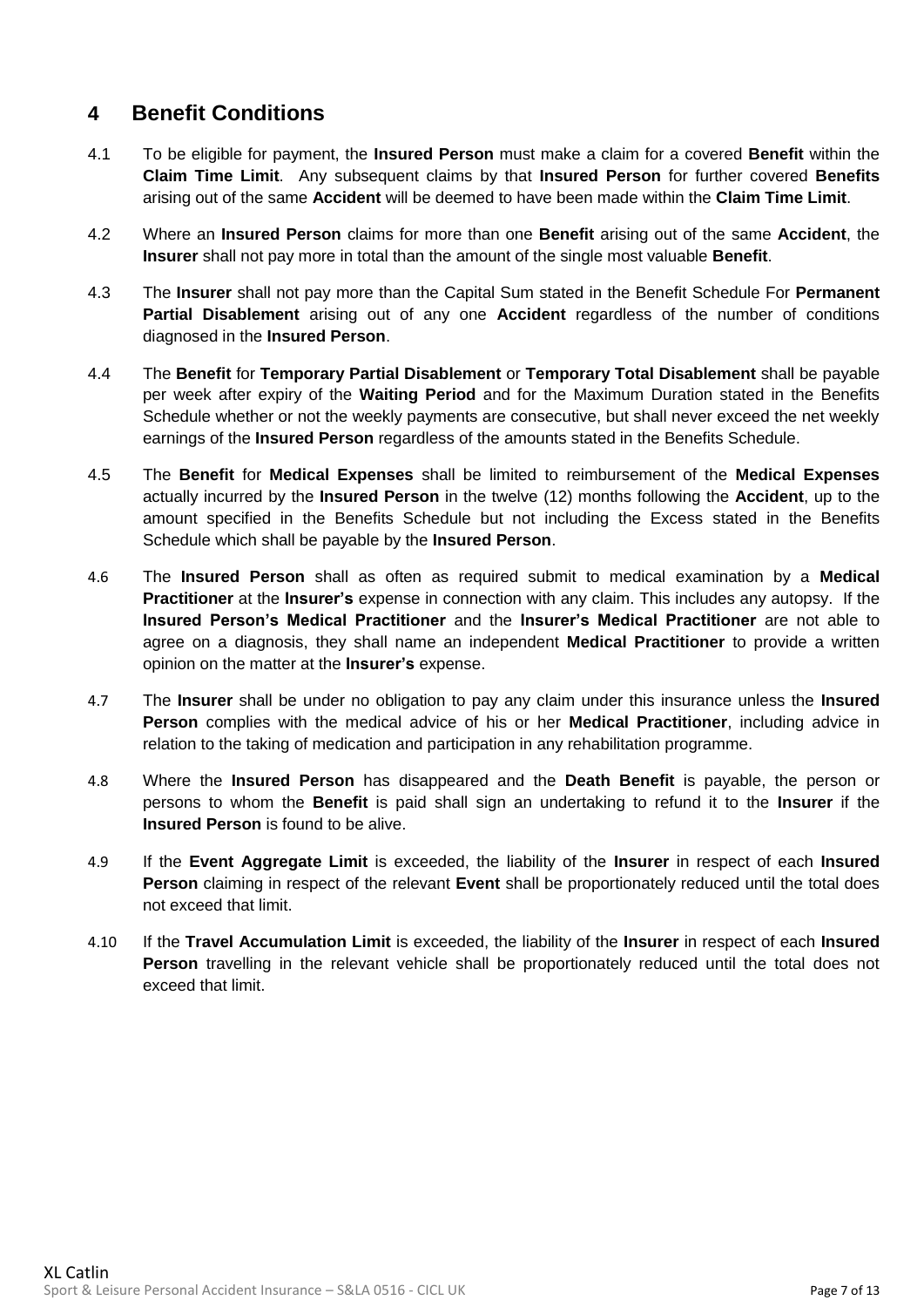## <span id="page-8-0"></span>**5 Policy Exclusions**

This insurance does not cover claims, losses or expense caused by or arising from:

- 5.1 the **Insured Person** committing, or attempting to commit, suicide or any act of intentional self-harm or self-exposure to needless peril (except in an attempt to save human life):
- 5.2 the **Insured Person** taking part in civil commotion or riot of any kind;
- 5.3 war, invasion, act of foreign enemy, hostilities whether war be declared or not, civil war, rebellion, revolution, insurrection, or military or usurped power;
- 5.4 the **Insured Person** committing any criminal or unlawful act;
- 5.5 the **Insured Person** engaging in active service in the armed forces of any nation;
- 5.6 the actual or threatened malicious use of pathogenic or poisonous biological or chemical materials by any person;
- 5.7 an **Act of Terrorism** or any action taken in controlling, preventing, suppressing or responding to an **Act of Terrorism**;
- 5.8 ionising radiations or contamination by radioactivity from any nuclear fuel or from any nuclear waste from the combustion of nuclear fuel, or the radioactive, toxic, explosive or other hazardous properties of any explosive nuclear assembly or nuclear component thereof;
- 5.9 the **Insured Person** taking part in any of activities not stated in the Schedule;
- 5.10 the intoxication of the **Insured Person** by means of alcohol or other drugs;
- 5.11 any medical condition of the **Insured Person** which was in existence before the start of the **Period of Insurance**;
- 5.12 any professional medical, hospital, surgical, manipulative, massage, physiotherapeutic, X-ray or nursing treatment carried out on the **Insured Person**.
- 5.13 any practices or activities excluded or forbidden by any professional sports contract to which the **Insured Person** is a party.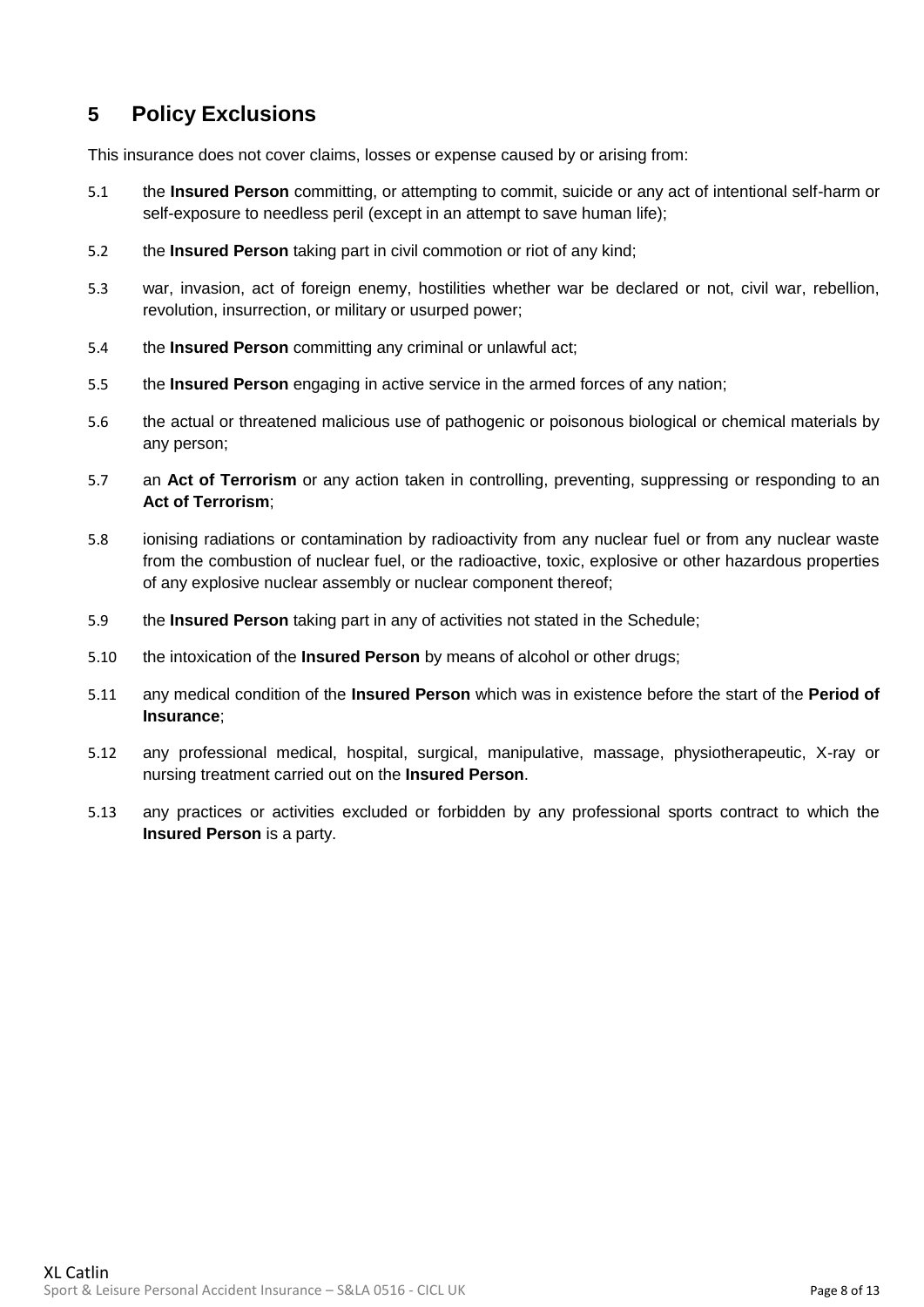## <span id="page-9-0"></span>**6 Policy Conditons**

#### 6.1 **Payment of Premium**

The **Insured** undertakes that premium will be paid in full to the **Insurer** within thirty (30) days of inception or renewal of this insurance (or, in respect of instalment premiums, when due).

#### 6.2 **Information You Have Given Us**

In deciding to accept this policy and in setting the terms including premium **We** have relied on the information which **You** have provided to **Us**. **You** must take care when answering any questions **We** ask by ensuring that any information provided is accurate and complete.

If **We** establish that **You** deliberately or recklessly provided **Us** with untrue or misleading information **We** will have the right to:

- a. treat this insurance as if it never existed;
- b. decline all claims; and
- c. retain the premium.

If **We** establish that **You** carelessly provided **Us** with untrue or misleading information **We** will have the right to:

- (i) treat this insurance as if it never existed, refuse to pay any claim and return the premium **You** have paid, if **We** would not have provided **You** with cover;
- (ii) treat this insurance as if it had been entered into on different terms from those agreed, if **We** would have provided **You** with cover on different terms;
- (iii) reduce the amount **We** pay on any claim in the proportion that the premium **You** have paid bears to the premium **We** would have charged **You**, if **We** would have charged **You** more.

**We** will notify **You** in writing if (i), (ii) and/or (iii) apply.

If there is no outstanding claim and (ii) and/or (iii) apply, **We** will have the right to:

- (1) give **You** thirty (30) days' notice that **We** are terminating this insurance; or
- (2) give **You** notice that **We** will treat this insurance and any future claim in accordance with (ii) and/or (iii), in which case **You** may then give **Us** thirty (30) days' notice that **You** are terminating this insurance.

If this insurance is terminated in accordance with (1) or (2), **We** will refund any premium due to **You** in respect of the balance of the **Period of Insurance**.

#### 6.3 **Change in Circumstances**

**You** must tell **Us** within fourteen (14) days of **You** becoming aware of any changes in the information **You** have provided to **Us** which happens before or during any **Period of Insurance**.

When **We** are notified of a change **We** will tell **You** if this affects **Your** insurance. For example **We**  may cancel **Your** insurance in accordance with the Cancellation and Cooling-Off Provisions, amend the terms of **Your** insurance or require **You** to pay more for **Your** insurance. If **You** do not inform **Us** about a change it may affect any claim **You** make or could result in **Your** insurance being invalid.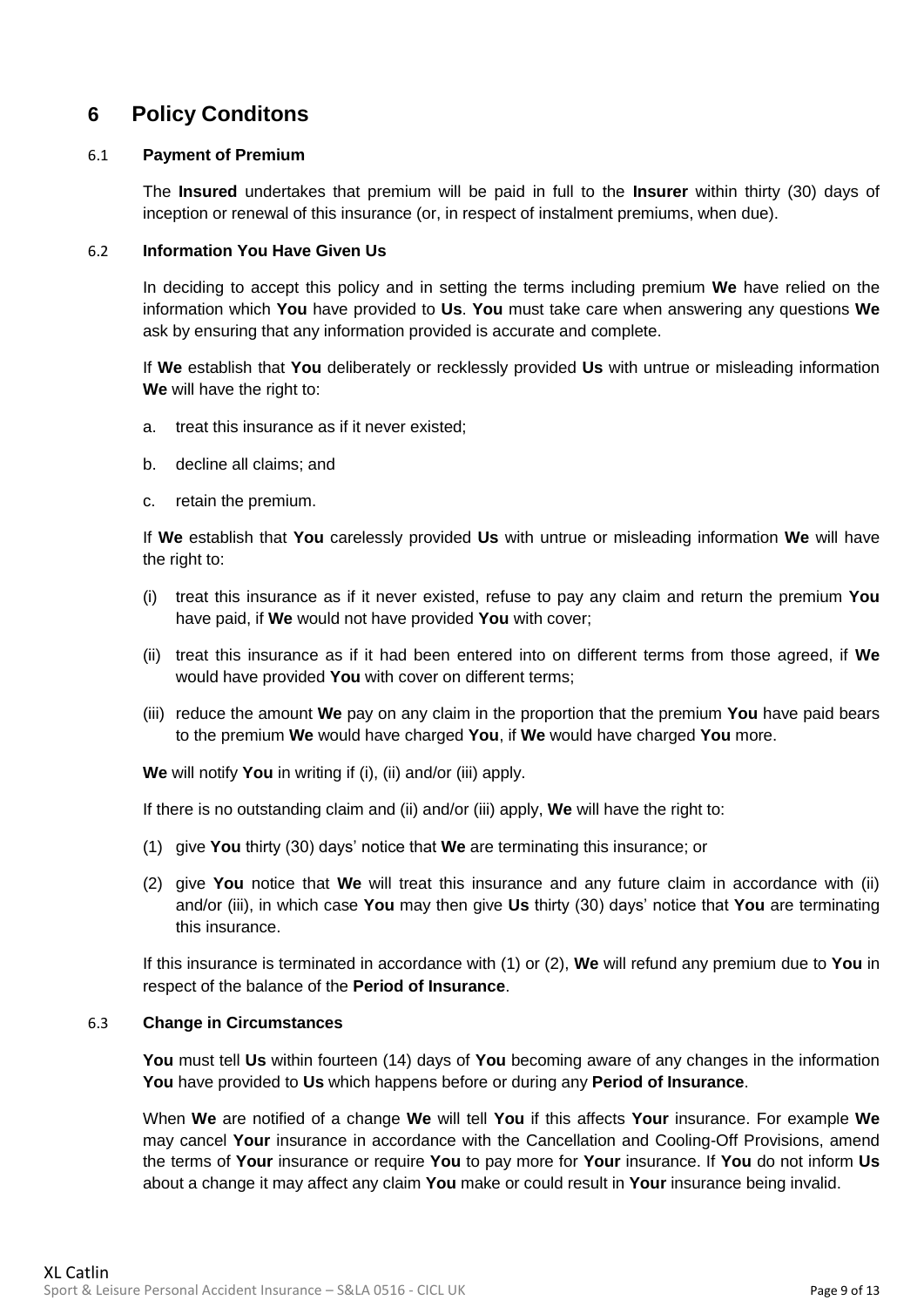#### 6.4 **Cancellation and Cooling-Off Period**

#### a. **Your Right to Cancel during the Cooling-Off Period**

**You** are entitled to cancel this insurance by notifying **Us** in writing, by email or by telephone within fourteen (14) days of either:

(i) the date **You** receive this insurance; or

#### (ii) the start of **Your Period of Insurance**;

whichever is the later.

A full refund of any premium paid will be made unless an **Insured Person** has made a claim in which case the full annual premium is due.

#### b. **Your Right to Cancel after the Cooling-Off Period**

**You** are entitled to cancel this insurance after the cooling-off period by notifying **Us** in writing, by email or by telephone. Any return of premium due to **You** will be calculated at a proportional daily rate depending on how long the insurance has been in force unless an **Insured Person** has made a claim in which case the full annual premium is due.

Where the **Insured** is a partnership, corporation or organisation, an **Insured Person** has no cancellation rights under this insurance however they do have the right to request that they no longer be covered by this insurance. Such a request must be made in writing to the **Insurer** at the following address:

Catlin Insurance Company (UK) Ltd. 20 Gracechurch Street London EC3V 0BG United Kingdom

#### c. **Our Right to Cancel**

**We** are entitled to cancel this insurance, if there is a valid reason to do so, including for example:

- (i) any failure by **You** to pay the premium; or
- (ii) a change in risk which means **We** can no longer provide **You** with insurance cover; or
- (iii) non-cooperation or failure to supply any information or documentation **We** request, such as details of a claim:

by giving **You** fourteen (14) days' notice in writing. Any return of premium due to **You** will be calculated at a proportional daily rate depending on how long the insurance has been in force unless an **Insured Person** has made a claim in which case the full annual premium is due.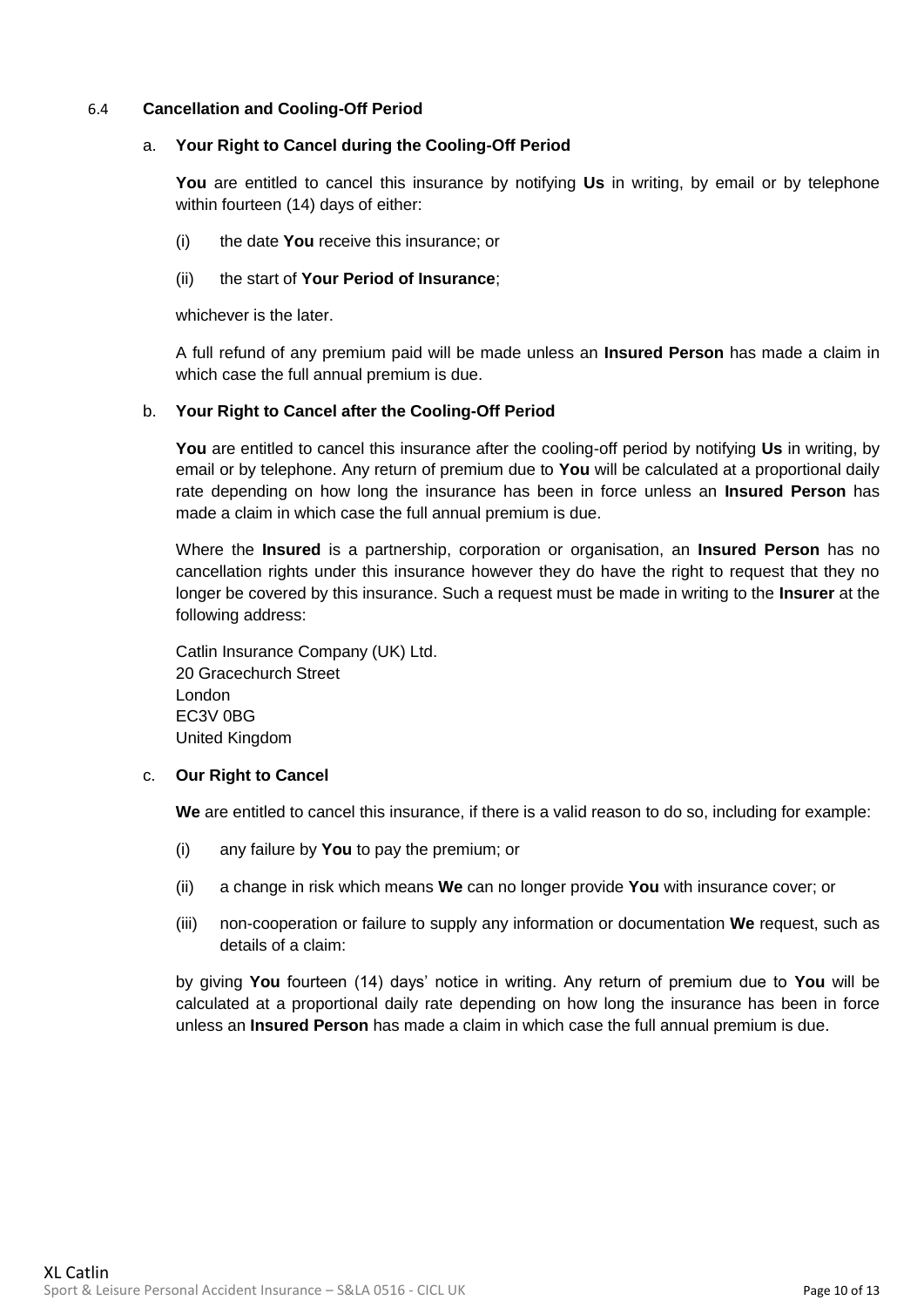#### 6.5 **Notifying Accidents and Making a Claim**

Written notice of any **Accident**, proceedings or any other event which may give rise to a claim under this insurance must be given to the **Insurer** as soon as reasonably practicable (and in any case within twelve (12) months of the **Accident**) at the following address:

Catlin Insurance Company (UK) Ltd. 20 Gracechurch Street London EC3V 0BG United Kingdom

Email: David.Pusiak@catlin.com Matt.Malone@catlin.com

All policies, information, consents and evidence required by the **Insurer** for the purpose of dealing with any claim must be provided on request by the **Insured** or **Insured Person** or their legal representative at their expense.

A claim form must be completed by the **Insured Person** and submitted to the **Insurer** at the above address within ninety (90) days of the expenditure being incurred. This time limit may be extended subject to the prior approval of the **Insurer** where supporting documents are not available in time. All documents submitted in respect of expenditure incurred should be originals and not photocopies.

#### 6.6 **Fraud**

If **You** or an **Insured Person**, or anyone acting for **You** or an **Insured Person**, makes a claim which is fraudulent and/or intentionally exaggerated and/or supported by a fraudulent statement or other device, **We** will not pay any part of the claim.

#### 6.7 **Law and Jurisdiction**

The parties are free to choose the law applicable to this contract of insurance. Unless specifically agreed to the contrary this contract of insurance shall be governed by English law and subject to the exclusive jurisdiction of the courts of England and Wales.

The language of this contract of insurance and all communications relating to it will be in English.

#### 6.8 **Data Protection**

Any information provided to **Us** regarding **You**, any **Insured Person** or any employee will be processed by **Us**, in compliance with the provisions of the Data Protection Act 1998, for the purpose of providing insurance and handling claims or complaints, if any. This may necessitate providing such information to third parties.

#### 6.9 **Third Party Rights**

A person who is not a party to this contract of insurance has no right under the Contracts (Rights of Third Parties) Act 1999 to enforce any term of this contract of insurance but this does not affect any right or remedy of a third party that exists or is available apart from that Act.

If the **Insured** comprises more than one party having an interest in the **Insured Person**, the covered **Benefit** shall represent the total amount payable in respect of that **Insured Person** for all interests covered by this insurance.

#### 6.10 **Assignment**

This insurance shall not be assigned or transferred without the written agreement of the **Insurer**.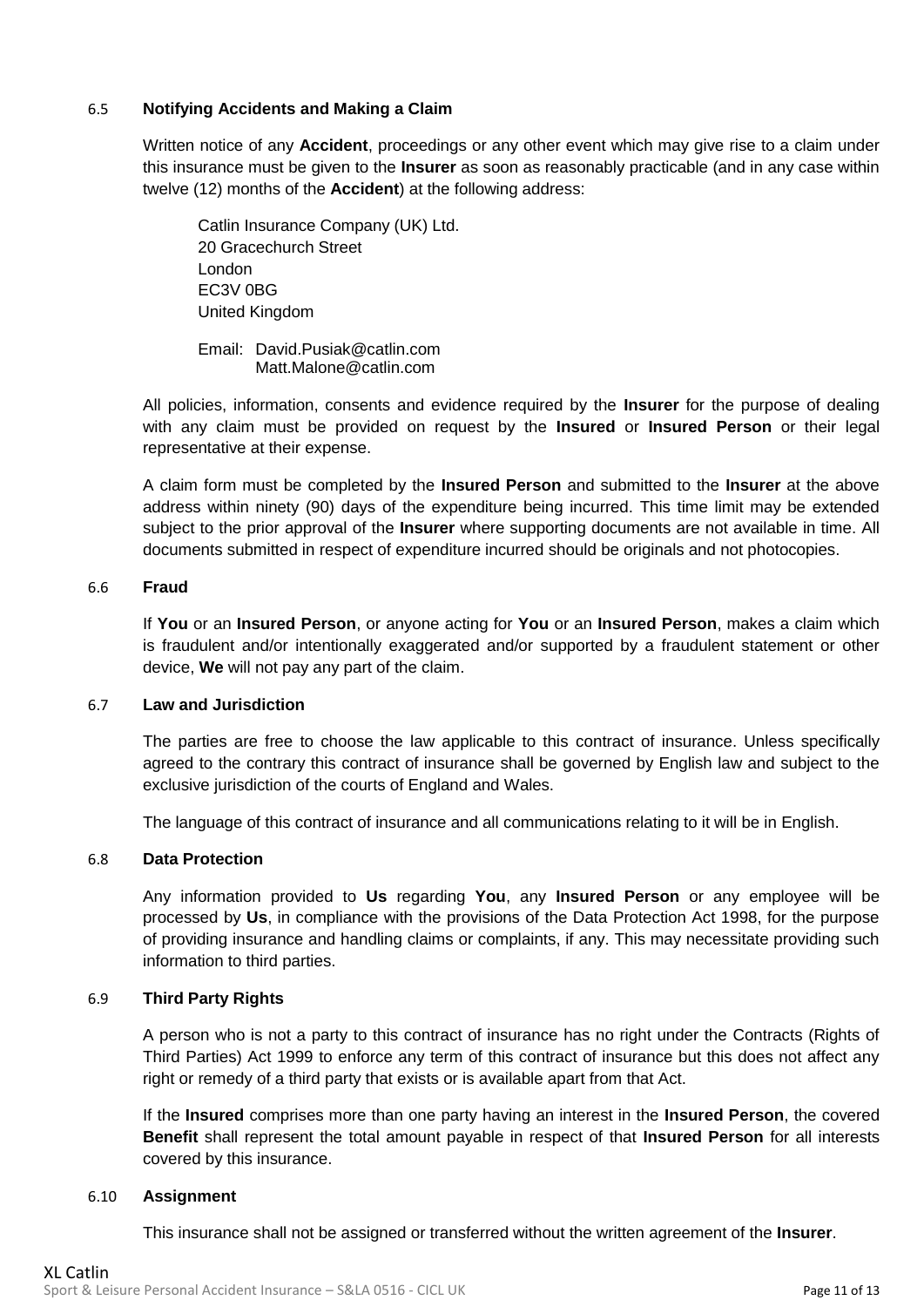#### 6.11 **Policy Format**

Upon request **We** can provide Braille, audio or large print versions of the policy and the associated documentation including the Key Facts document. If **You** or any **Insured Person** requires an alternative format **You** should contact **Your** broker through whom this insurance was arranged.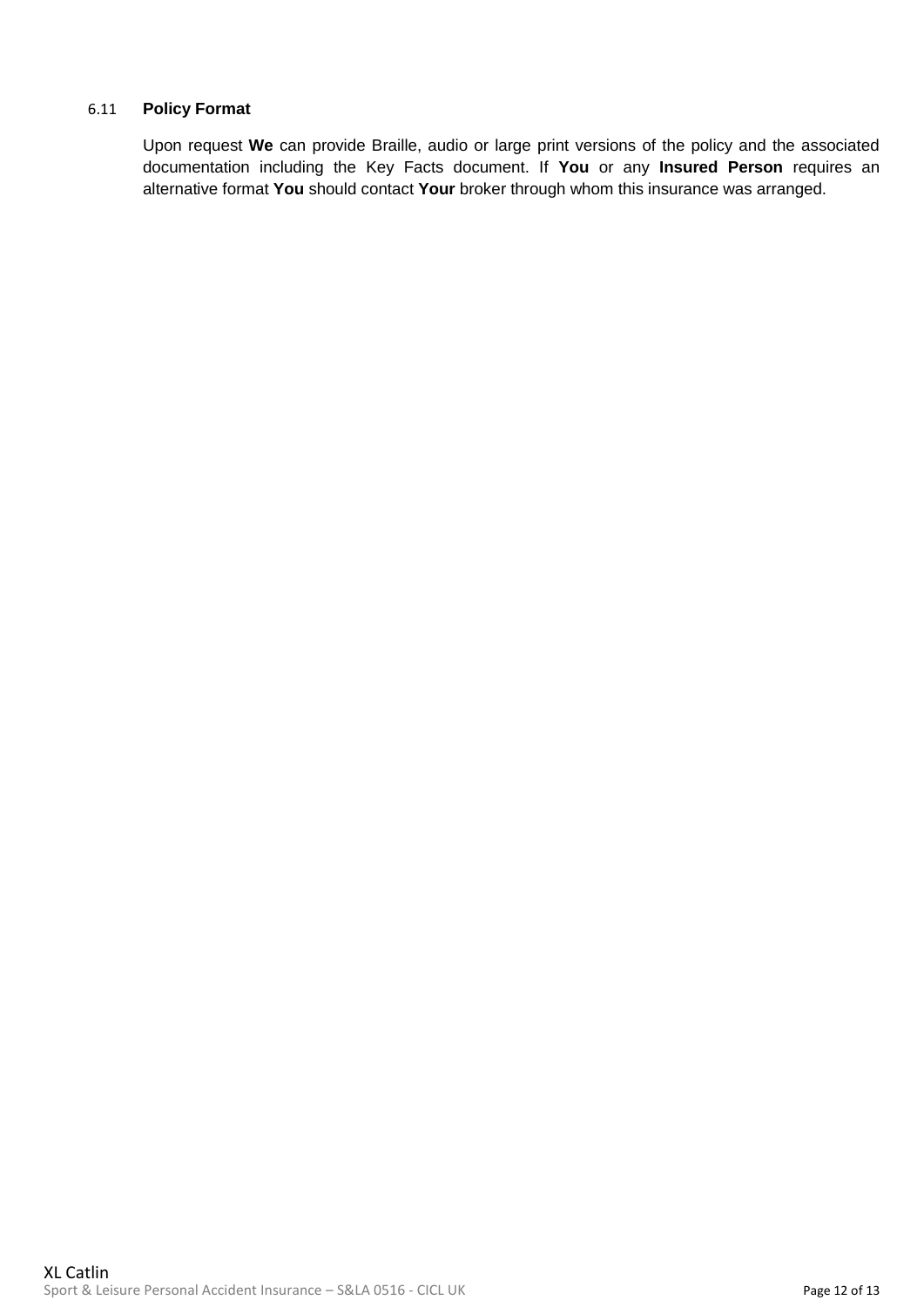## <span id="page-13-0"></span>**7 Complaints Procedure**

#### **What to do if you have a Complaint**

**We** are dedicated to providing a high quality service and **We** want to ensure that **We** maintain this at all times.

If **You** have any questions or concerns about this insurance or the handling of a claim please contact LesiureInsure through whom this insurance was arranged.

If **You** wish to make a complaint **You** can do so at any time by referring the matter to:

Complaints Manager Catlin Insurance Company (UK) Ltd. 20 Gracechurch Street London EC3V 0BG Telephone Number: 020 7743 8487 E-mail: xlcatlinukcomplaints@catlin.com

If **You** remain dissatisfied after the Complaints Manager has considered **Your** complaint, or **You** have not received a final decision within eight (8) weeks, **You** can refer **Your** complaint to the Financial Ombudsman Service at:

| Exchange Tower<br>London<br>E14 9SR |                                           |                                                                                                  |
|-------------------------------------|-------------------------------------------|--------------------------------------------------------------------------------------------------|
| Telephone Number:                   | 0800 0234 567                             | (free for people phoning from a "fixed line", for<br>example, a landline at home)                |
| Telephone Number:                   | 0300 1239 123                             | (free for mobile-phone users who pay a monthly<br>charge for calls to numbers starting 01 or 02) |
| E-mail:                             | complaint.info@financial-ombudsman.org.uk |                                                                                                  |

The Financial Ombudsman Service can look into most complaints from consumers and small businesses. For more information contact them on the above number or address, or view their website: www.financialombudsman.org.uk

#### **Financial Services Compensation Scheme**

**We** are covered by the Financial Services Compensation Scheme. **You** may be entitled to compensation from the Scheme if **We** are unable to meet **Our** obligations under this contract of insurance. If **You** were entitled to compensation under the Scheme, the level and extent of the compensation would depend on the nature of this contract of insurance. Further information about the Scheme is available from the Financial Services Compensation Scheme (10<sup>th</sup> Floor, Beaufort House, 15 St Botolph Street, London, EC3A 7QU) and on their website: www.fscs.org.uk

#### **Our Regulator**

Catlin Insurance Company (UK) Ltd. is authorised by the Prudential Regulation Authority and regulated by the Financial Conduct Authority and the Prudential Regulation Authority (Firm Reference No. 423308).

Further details can be found on the Financial Services Register at [www.fca.org.uk](http://www.fca.org.uk/)